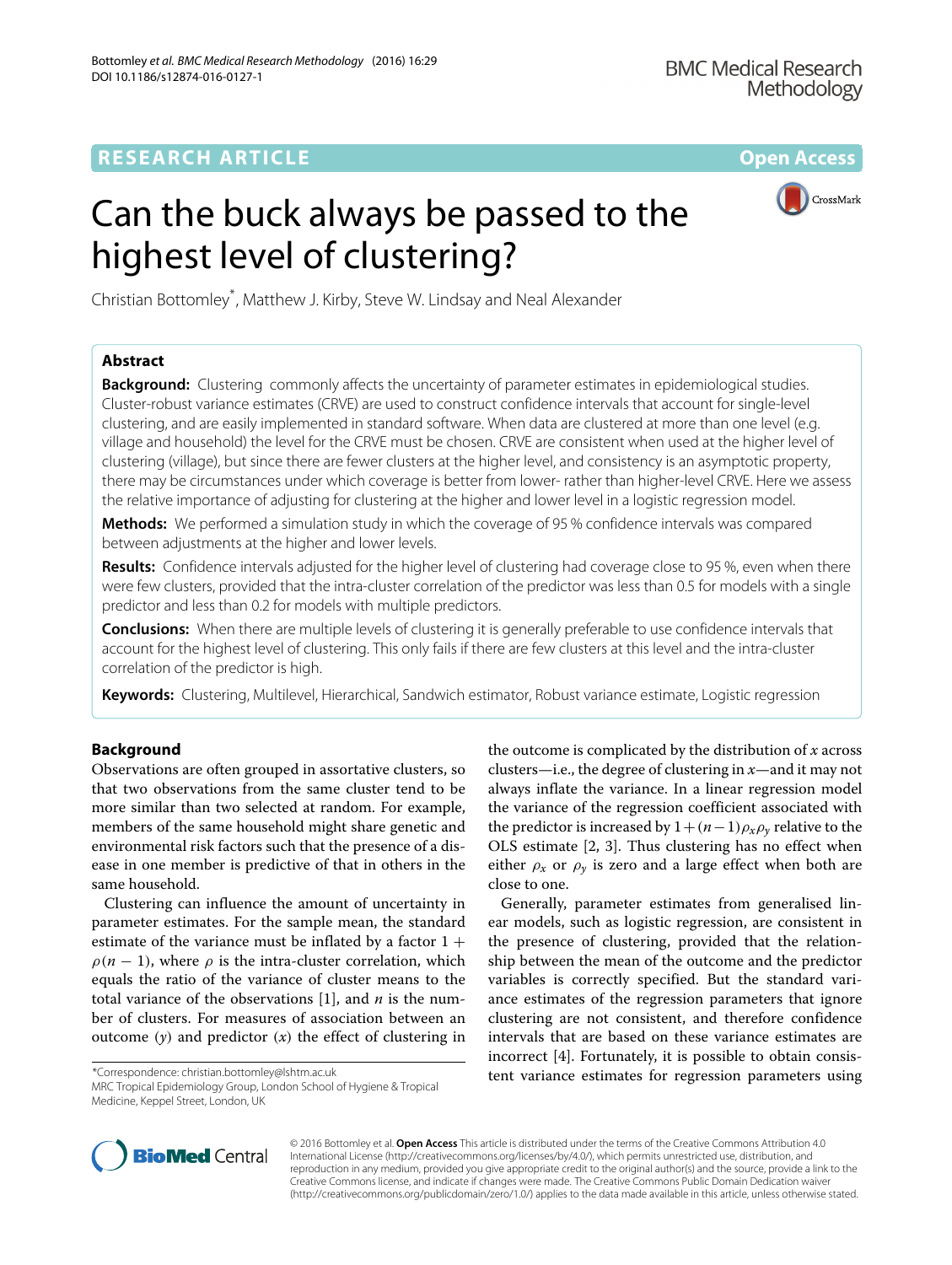cluster-robust variance estimates (CRVE), which are consistent irrespective of the correlation structure within clusters, provided that observations between clusters are independent [\[4\]](#page-6-3). In particular, when there is more than one level of clustering (e.g., individuals clustered in households and households clustered in villages), then CRVE applied at the higher level are consistent, despite the correlation structure within the higher-level clusters (villages) being complicated by correlations within the lowerlevel clusters (households). Thus a researcher who is faced with multiple levels of clustering can obtain consistent confidence intervals by using CRVE at the highest level of clustering: Angrist and Pischke refer to this as 'passing the clustering buck' to the higher level [\[5\]](#page-6-4).

Consistency, however, guarantees lack of bias only asymptotically, i.e., for sufficiently large sample sizes. Unfortunately, CRVE are biased when there are few clusters. Furthermore, the bias is usually downward so that confidence intervals are too narrow [\[6\]](#page-6-5). There is therefore a trade-off. At the lower level of clustering there will be more clusters, but observations from different clusters will be dependent. While, at the higher level, observations from different clusters are more likely to be independent but there will be fewer clusters and the CRVE will be biased.

In this study we explore this trade-off in the context of logistic regression. We use a random effects (conditional) model to simulate binary data that are clustered at two levels, and fit a marginal model to these data, using CRVE to adjust for clustering at either the higher or the lower level. Before we present the simulation, we describe the relationship between marginal and conditional models, and discuss the intra-cluster correlation as a measure of the degree of clustering.

#### **Methods**

#### **Marginal and conditional models**

We model the relationship between a binary outcome and a set of binary predictors in the presence of nested clusters, where the disease and predictors can vary in prevalence between clusters. For example, we might want to predict the probability of a disease based on certain risk factors, and the disease and risk factors are known to cluster in households and villages. In this example, households are the lower-level clusters, and they are nested in villages because members of a household belong to the same village.

One approach used to account for clustering is to include random effects in the regression model. For example, we might model the effects of household and village as independent, normally distributed random variables *zjk* and *uk* and include these, together with the predictors  $x_1, \ldots, x_p$ , in the model

$$
\log\left(\frac{\pi_{ijk}}{1-\pi_{ijk}}\right) = \alpha_0 + \alpha_1 x_{1ijk} + \alpha_2 x_{2ijk} + \ldots + \alpha_p x_{piik} + u_k + z_{jk}
$$
\n(1)

where  $\pi_{ijk}$  is the probability of disease in individual *i* from household *j* and village *k*.

We refer to this as the conditional model as the parameter estimates for the predictor variables are conditional on the village and household effects. The model can be fitted by integrating the likelihood over the distribution of the unobserved random effects of village and household, and then maximising this marginal likelihood. A drawback of this approach is that it is necessary to assume distributions for the random effects, and the parameter estimates can be sensitive to the choice of distribution [\[7\]](#page-6-6).

Alternatively, we can fit a marginal, or population average, logistic regression model that ignores clustering

$$
\log\left(\frac{\pi_{ijk}}{1-\pi_{ijk}}\right) = \beta_0 + \beta_1 x_{1ijk} + \beta_2 x_{2ijk} + \ldots + \beta_p x_{piik}.
$$
\n(2)

The parameters of this model can be estimated by fitting the model using maximum likelihood, ignoring the cluster effects. This is equivalent to solving a set of estimating equations (Eq. A-2 in the Appendix) that have been derived by setting the derivative of the log-likelihood to zero. Each parameter estimates is consistent, provided that the relationship between the probability of disease and predictor variables is correctly specified, but the usual variance estimate based on the second derivative of the log-likelihood is not correct. For a single level of clustering, a cluster robust variance estimate (CRVE) can be used instead (see appendix). This estimate is *unbiased* as the number of clusters tends to infinity, but may be biased when the number of clusters is small. When there are multiple levels of clustering, a consistent variance estimate can be obtained by adjusting for clustering at the higher level—this implicitly accounts for lower-level clustering but, since the number of higher-level clusters is often small, bias maybe a concern.

The parameters, apart from the intercept, represent log odds ratios in both models. But they are interpreted differently in the two models. For example, for a single, binary predictor,  $x_1$ ,  $\beta_1$  is the difference in log odds comparing individuals with  $x_1 = 1$  and  $x_1 = 0$  across the whole population; while  $\alpha_1$  is the difference comparing  $x = 1$  and  $x = 0$  within a household. The odds ratio, unlike the risk difference and risk ratio, is not collapsible across strata, therefore  $\alpha_1$  and  $\beta_1$  will be different unless  $\alpha_1 = \beta_1 = 0$ or there is no variation between households and villages in disease risk.

In general, the relationship between the two sets of parameters can be derived by imagining a dataset that consists of the entire population, and that is generated by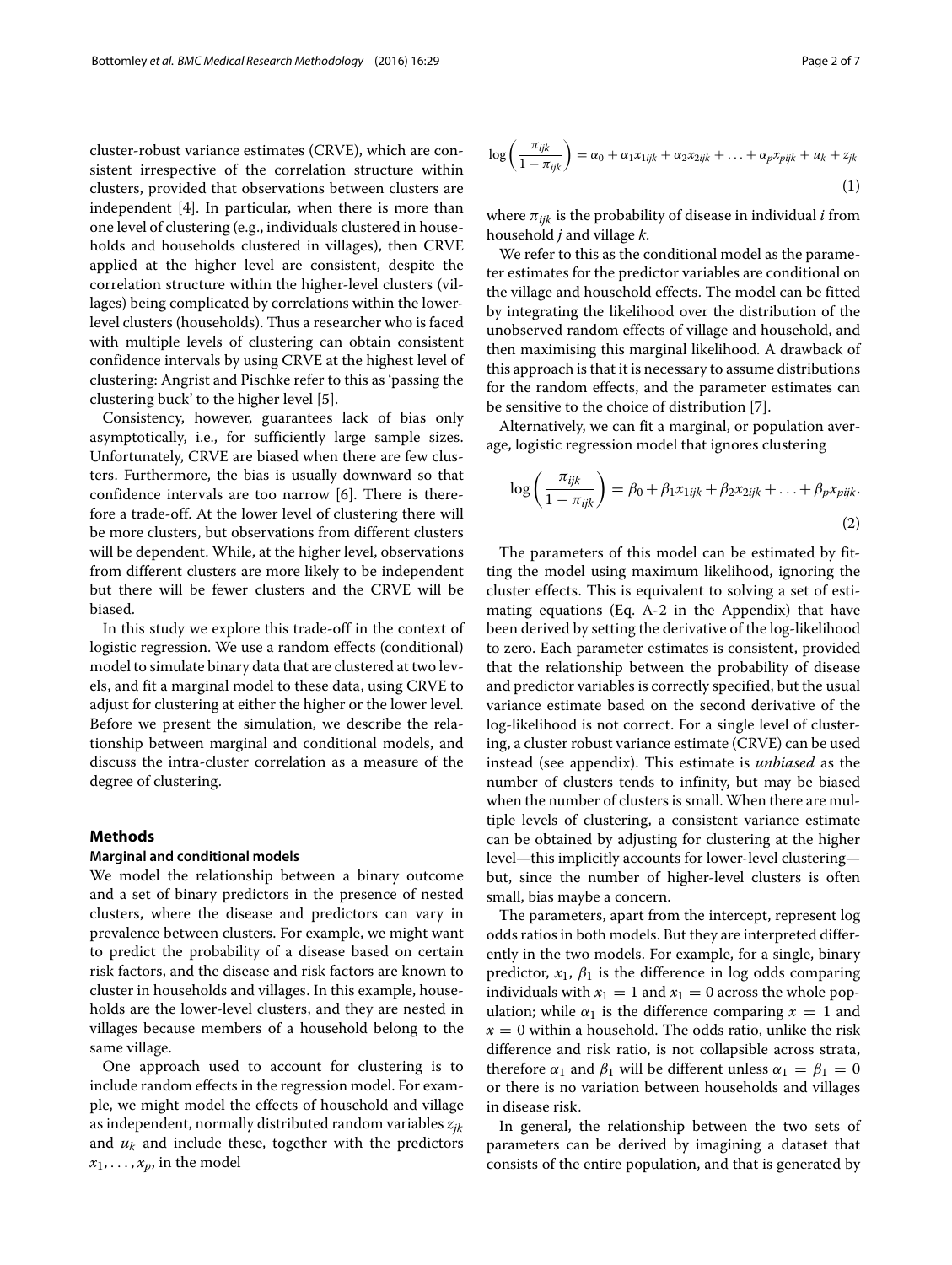the random effects model. The parameters of the marginal model are the 'estimates' that are obtained when the marginal model is fitted to this dataset. Mathematically, this is equivalent to solving equation A-2 in the appendix, after replacing  $Y_{ii}$  with  $E_{\alpha}[Y_{ii}|x_{ii}] = \pi_{ii}$  [\[8\]](#page-6-7). Using this approach, Zeger et al. [\[8\]](#page-6-7) derive the following relationship

$$
\beta \approx \alpha \left(1 + c^2 \left(\sigma_h^2 + \sigma_v^2\right)\right)^{-1/2} \tag{3}
$$

where  $\alpha$  is the vector of parameters from the random effects model,  $\beta$  is the vector of parameters from the marginal model and  $c = 16\sqrt{3}/(15\pi)$ . From equation 3, it can be seen the odds ratio is closer to the null in the marginal model than the random effects model, and the magnitude of the difference between the odds ratios depends on the amount of variation between clusters, both at the level of the household and the village.

### **Intra-cluster correlation**

The variance of a regression parameter estimate depends on the amount of clustering in both the outcome and the predictor. The intra-cluster correlation, defined as the correlation between two observations from the same cluster, can be used to quantify the degree of clustering in both variables. Mathematically, it is defined as

$$
\rho = \frac{E(Z_{ij} - \mu) (Z_{i^*j} - \mu)}{E (Z_{ij} - \mu)^2} \qquad i^* \neq i
$$
 (4)

where  $\mu$  is the overall mean and the expectation is taken over all clusters and pairs of observations within clusters [\[1\]](#page-6-0). Assuming that observations are independent conditional on the cluster

$$
\rho = \frac{E(\mu_j - \mu)^2}{E(Z_{ij} - \mu)^2} \tag{5}
$$

where  $\mu_i$  is the mean for cluster *j*. Therefore  $\rho$  represents the ratio of the variance in cluster means to the overall variance of the observations.

By definition,  $\rho = 1$  for cluster-level variables because all the variation is then between clusters, but  $\rho$  is less than 1 when variables pertain to lower-level units. For example, in a study where data are collected from different villages, village size would be a cluster-level variable with  $\rho = 1$ , but for household and individual-level variables  $\rho < 1$ . In fact, the intra cluster correlation is usually considerably less than 1 for observations made on lower level units. In a survey of binary and continuous outcomes recorded in cluster-based studies conducted in primary care the median intra-cluster correlation was 0.01 and 90 % were less than 0.055 [\[9\]](#page-6-8).

The intra-cluster correlation of the *outcome* can be calculated directly from the random effects model (Eq. 1) for given values of the parameters and covariate. The intracluster correlation can also be calculated for each of the *predictors*, but in this case since these are not defined by a stochastic model it is calculated based on an empirical version of Eq. 4. Note that Eq. 5 implies that  $\rho \geq 0$ , but for the predictors the intra-cluster correlation is calculated from the sample rather than the model, consequently the independence assumption necessary for Eq. 5 is not met and the intra-cluster correlation is not necessarily positive. In fact, it reaches a lower bound of  $-1/(n - 1)$  when the prevalence of the predictor is the same in each of *n* clusters [\[3\]](#page-6-2). We will use the notation  $\rho_y$  to denote intra-cluster correlation defined by the stochastic model for the outcome and  $\hat{\rho}_x$  to denote the empirical intra-cluster correlation of a predictor.

## **Simulation**

We conducted a simulation study to explore the coverage of confidence intervals for the parameters of the marginal model. The parameter values used in the simulation are given in Table [1,](#page-2-0) and we estimated coverage for every combination of these parameters.

For each parameter combination, we estimated coverage by simulating 10,000 samples from the population using the conditional model (Eq. 1). The marginal model (Eq. 2) was fitted to each sample, and we calculated confidence intervals unadjusted for clustering (CI(*un*) ), and intervals adjusted for clustering within households (CI<sup>(hh)</sup>) and villages (CI<sup>(vil)</sup>). We estimated the coverage for each type of interval by calculating the proportion of the 10,000 intervals that contained the true marginal log odds ratio, which was calculated by solving Eq. A-2 in the Appendix with *Y<sub>ij</sub>* replaced by  $E_{\alpha}[Y_{ij}|x_{ij}] = \pi_{ij}$  (see previous section on marginal and conditional models).

We used predictors of the outcome that varied in their degree of clustering within households and villages. At the extremes, we explored predictors where the proportion positive for the predictor was the same in each village such that  $\hat{\rho}_x^{(vil)} = -1/(n-1)$ , and predictors where the village consists entirely of positives or negatives  $\hat{\rho}_x^{(vil)} = 1$ . Table [2](#page-3-0) shows, for each predictor, the proportion of individuals positive in each village. We used both household, *x*1−*x*4, and individual-level, *x*5−*x*<sup>7</sup> predictors. The former

**Table 1** Parameter values

<span id="page-2-0"></span>

|                            | Parameter Description                      | Values or range                  |
|----------------------------|--------------------------------------------|----------------------------------|
| $\alpha_0$                 | Log odds when $x_{ijk} = u_k = z_{jk} = 0$ | log(0.1/0.9), log(0.2/0.8)       |
| $\alpha_1 \ldots \alpha_p$ | Conditional log odds ratios                | $log(1.1)$ , $log(2)$ , $log(5)$ |
| $\sigma_h$                 | SD of household effect                     | $log(1.1)$ , $log(2)$ , $log(5)$ |
| $\sigma_{\vee}$            | SD of village effect                       | $log(1.05) - log(5)$             |
|                            | No. individuals per household              | 5.20                             |
|                            | No. households per village                 | 20, 100                          |
|                            | No. of villages                            | 5.20                             |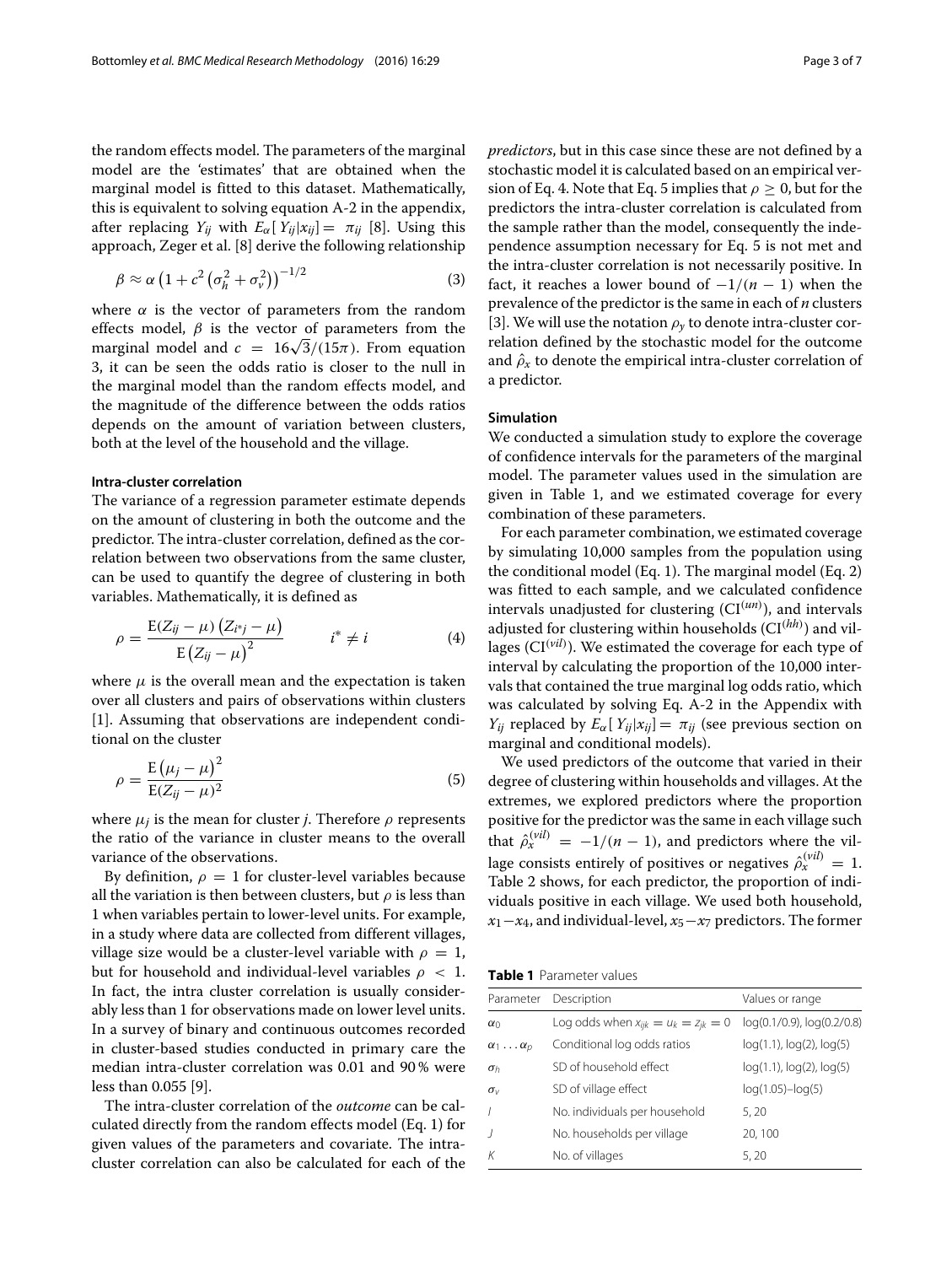<span id="page-3-0"></span>**Table 2** Distribution of predictors  $(x_1 - x_7)$  across villages (V1-V5) and the resulting intra-cluster correlation of the predictor

|                                 | Proportion of<br>individuals positive |                 |          |                 |       | Intra-cluster correlation $\hat{\rho}_x^{(vil)}$ |
|---------------------------------|---------------------------------------|-----------------|----------|-----------------|-------|--------------------------------------------------|
| Predictor V1                    |                                       | V <sub>2</sub>  | V3       | $\sqrt{4}$      | V5    |                                                  |
| $X_1, X_5$                      |                                       | $0.2 \quad 0.2$ |          | $0.2 \quad 0.2$ | - 0.2 | $-0.01$                                          |
| X <sub>2</sub> , X <sub>6</sub> | 0                                     | 0.1             | 0.1      | 0.3             | 05    | 0.19                                             |
| $X_3, X_7$                      | $\left($                              | 0.05            | 0.1      | 0.1             | 0.75  | 0.48                                             |
| $X_4$                           | 0                                     | 0               | $\Omega$ | - 0             |       |                                                  |

N.B. In the simulation with 20 villages we created 4 identical sets of villages using the proportions for V1-V5

are the same for all members of the household (e.g., household income) and the latter vary between household members (e.g., age). We fitted models with a single predictor and also multivariable models that included all the predictors simultaneously.

 $CI^{(hh)}$  and  $CI^{(vil)}$  were calculated using CRVE (see Appendix) with two corrections to adjust for downward

We did the simulations in R [\[10\]](#page-6-9) using the rms package [\[11\]](#page-6-10) to fit logistic regression models and calculate CRVE.

## **Results**

# **Simulation results**

 $CI<sup>(un)</sup>$  and  $CI<sup>(hh)</sup>$  had close to 95 % coverage when there was limited village-level clustering in the outcome or predictor, but for both coverage decreased as clustering in the outcome and predictor increased (Fig. [1\)](#page-3-1). CI(*vil*) performed well when the number of villages was large, and also when the number of villages was small  $(K = 5)$ , provided that the predictor was not too strongly clustered at the village-level. For example, coverage was more than 85 % for  $\hat{\rho}_x^{(vil)}$  < 0.5, in models with a single predictor, and in models that included all predictors simultaneously

<span id="page-3-1"></span>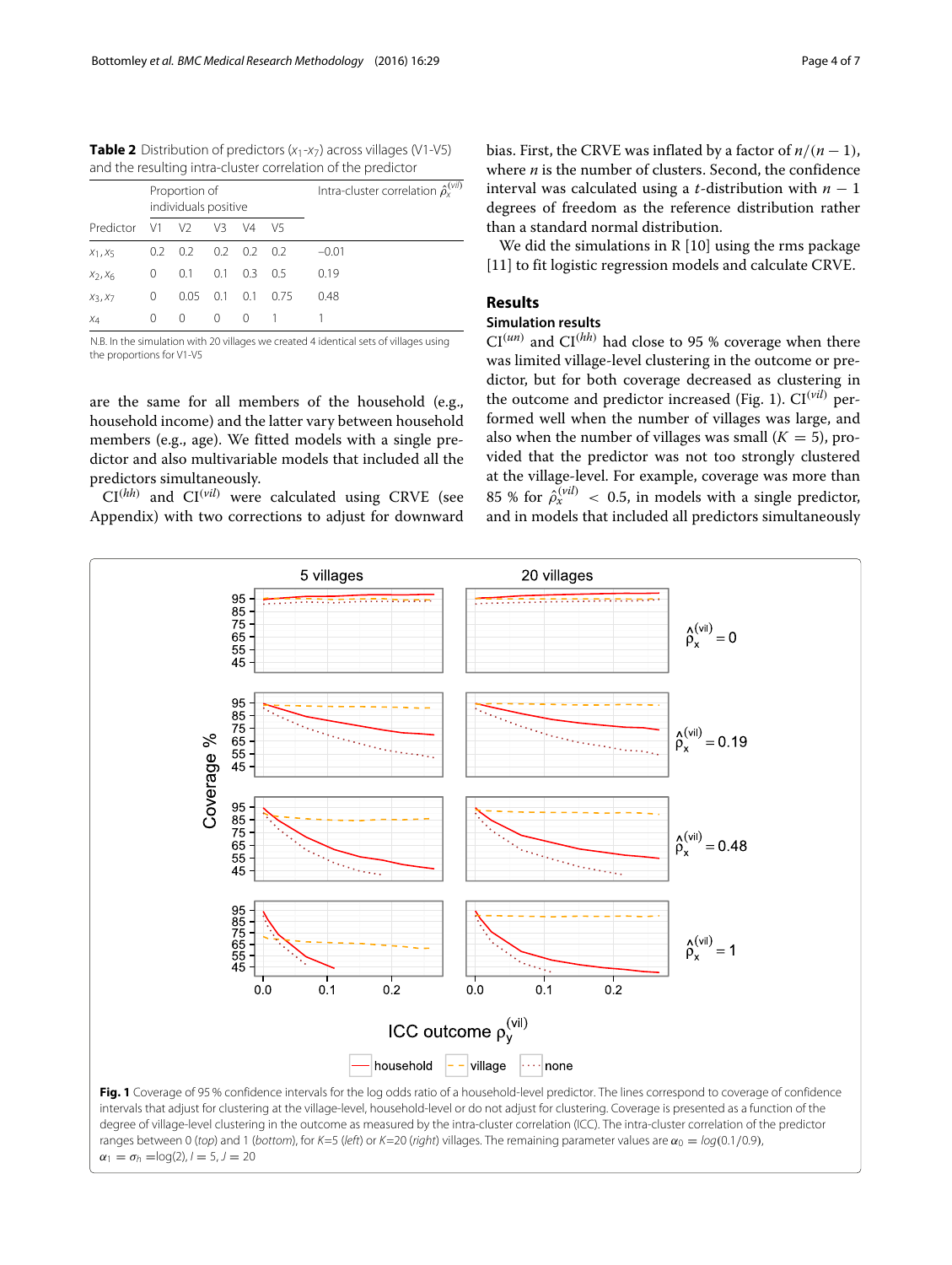it was more than 85% for  $\hat{\rho}_x^{(vil)} \leq 0.2$ . CI<sup>(*vil*)</sup> was only outperformed by  $CI<sup>(hh)</sup>$  when there was limited villagelevel clustering in the outcome  $(\rho_{y}^{(vil)}\ <\ 0.02)$  and the intra-cluster correlation of the predictor was close to 1  $(\hat{\rho}_x^{(vil)} \approx 1).$ 

Our findings were similar irrespective of whether a household (Fig. [1\)](#page-3-1) or individual-level predictor (Additional file [1:](#page-5-0) Figure S1) was used. They were also similar when all predictors (individual and household-level) were included in the model simultaneously (Additional file [2:](#page-5-1) Figure S2 and Additional file [3:](#page-5-2) Figure S3), although the coverage of  $CI<sup>(vil)</sup>$  was less good.

## **Example**

We illustrate our findings by analysing data from a randomised trial of a house screening intervention to reduce malaria in children 6 months to 10 years [\[12\]](#page-6-11). The intervention was evaluated in terms of its impact on the numbers of mosquitoes caught, anaemia and malaria parasitaemia. The study also collected data on risk factors for malaria, including bed net use. Here we will focus on the presence of malaria parasites in the child, and estimate its association with bed net use and house screening. We use data from the six largest villages (or residential blocks in urban areas) collected on 428 children living in 209 households. The protocol was approved by the Health Services and Public Health Research Board of the MRC UK and The Gambia Government and MRC Laboratories Joint Ethics Committee, and the Ethics Advisory Committee of Durham University. All participants provided consent.

At household-level, malaria was strongly clustered, as were the two predictors: the intracluster correlation was 0.47 for malaria, 0.79 for bed net use and 1 for screening (by design). At the village-level, malaria and bed net use were strongly clustered (intra-cluster correlations 0.28 and 0.33), but screening was not clustered because it was randomly allocated to households.

The odds ratio for screening was 1.13 and the 95 % confidence interval adjusted for household clustering was 0.55 to 2.31. Since there are many households and screening is uncorrelated with village, we expect the coverage of  $CI^{(hh)}$  to be close to 95 %.

The odds ratio for bed net use was 0.90. The confidence interval adjusted for household clustering was 0.50 to 1.63 and adjusted for village clustering it was 0.30 to 2.76. Because malaria and bed net use are both highly clustered at the village-level, we expect that  $CI<sup>(vil)</sup>$  will have better coverage than CI(*hh*) .

To further explore the difference between coverage of the two confidence intervals, we fitted a random effects model to the malaria data with bed net use as the predictor. We then simulated samples from this model to estimate the coverage of  $CI<sup>(hh)</sup>$  and  $CI<sup>(vil)</sup>$  for the marginal

odds ratio, using the approach described in the previous section. As predicted, we found that the coverage of  $CI^{(hh)}$  (68%) was considerably worse than  $CI^{(vil)}$ , which had reasonable coverage (85 %), despite the small number of villages.

#### **Discussion**

In general, we recommend using CRVE to adjust for clustering at the higher level. From simulation studies, we found that generally the coverage was better when confidence intervals were adjusted for the higher level of clustering. Adjusting for the lower level of clustering only gave better coverage (i.e., a higher proportion of confidence intervals included the true odds ratio) when the number of higher-level clusters was small *and* the intra cluster correlation of the predictor at this level was close to 1. Neither adjustment produced satisfactory coverage when, at the higher level, there were few clusters and the outcome and predictor were both highly correlated with cluster.

We used two simple adjustments to improve the coverage of confidence intervals: the variance estimate was multiplied by  $n/(n-1)$ , and the *t*-distribution with  $n-1$ degrees of freedom was used as the reference distribution rather than the standard normal distribution. Both adjustments are implemented in the svyset command in Stata. Other methods for adjusting confidence intervals might give better coverage, but are not currently implemented in routine software. Pan and Wall [\[13\]](#page-6-12) suggest modifying the degrees of freedom used for the reference *t*-distribution, and a number of authors have proposed methods for correcting for the bias in the variance estimates [\[14](#page-6-13)[–16\]](#page-6-14). Bootstrap methods, in which clusters are resampled with replacement, offer another approach, but do not perform better than CRVE [\[17\]](#page-6-15).

The results we have presented here are from simulation, rather than algebraic demonstration. Nevertheless the simulations cover wide ranges of the key parameters—  $\rho_x$  and  $\rho_y$  at the higher level of clustering—and our conclusions were not sensitive to the values used for the other parameters, except the number of higher level clusters. For this parameter we present results for a small  $(K =$ 5) and large  $(K = 20)$  number. At  $K = 20$  the coverage was close to 95 % when confidence intervals were adjusted for higher-level clustering, and we expect coverage to improve if  $K > 20$ . We chose not to explore with further granularity the region of parameter space where adjustment at the lower level of clustering is favourable (high  $\rho_x$ , low  $\rho_y$  at the higher level of clustering and a small number of clusters at this level) because the region is small and the lower level has only a slight advantage here.

We have explored the performance of standard errors adjusted for clustering without adjusting the log odds ratio. In the framework of Generalised Estimating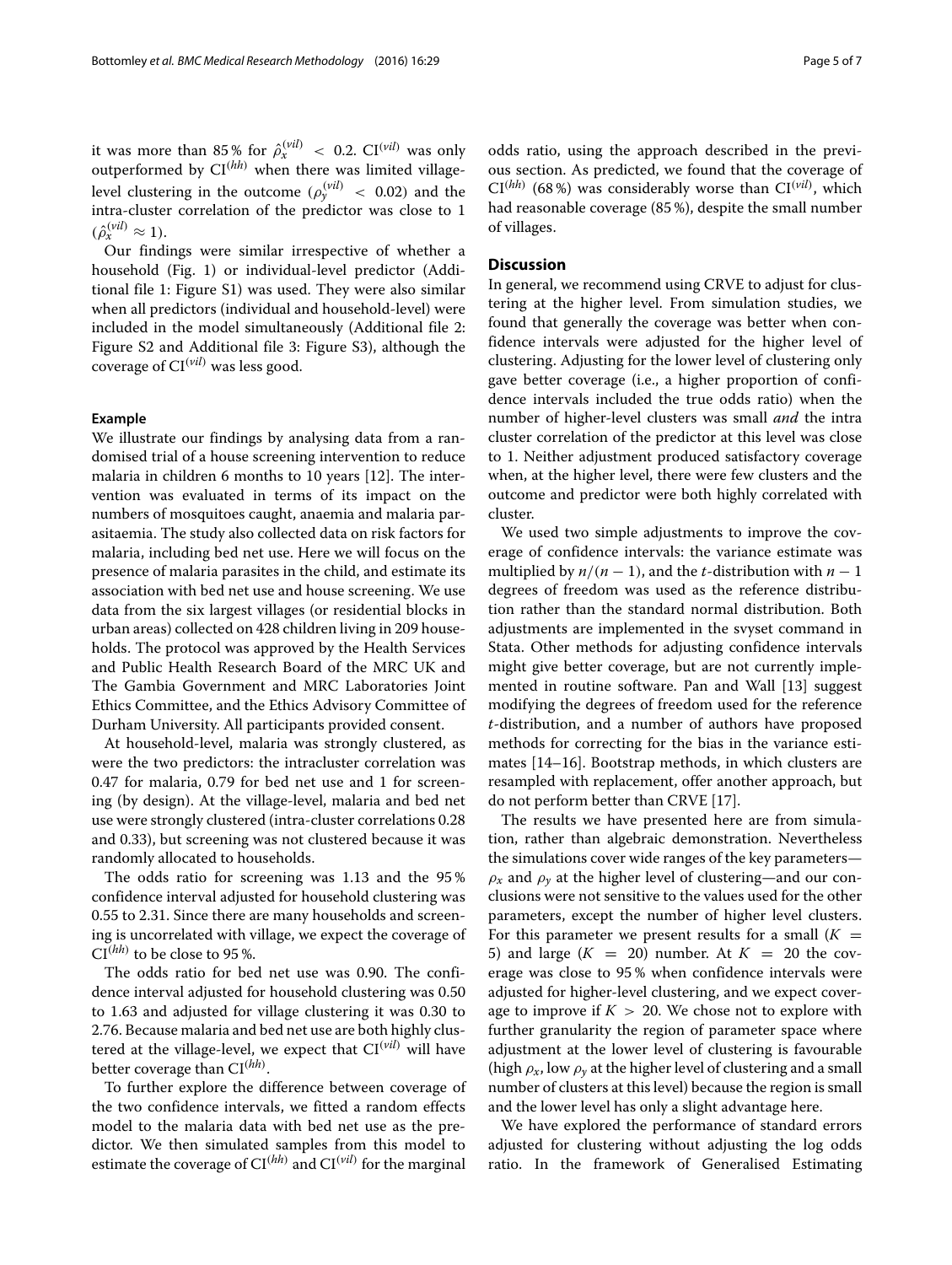Equations (GEE) this is equivalent to assuming an 'independence' working correlation matrix. The log odds ratio can be estimated more efficiently (i.e., with smaller asymptotic variance) if the correlation structure is used to inform the estimate. For a single level of clustering, a constant correlation between observations from the same cluster is often assumed—the so-called 'exchangeable' correlation structure. When there are multiple levels of clustering one could assume a constant correlation at the higher-level, but this is a crude approximation because the correlation between observations from the same higherlevel cluster will depend on whether they also come from the same lower-level cluster. Several authors have therefore modelled the correlation structure that occurs when there is multi-level clustering and have demonstrated that this gives more efficient estimates compared to either the independence or the exchangeable structure [\[18–](#page-6-16)[20\]](#page-6-17). While these methods provide benefit in terms of efficiency, the complicated correlation structure is not easily implemented in standard software, and the additional parameters can lead to problems with convergence, particularly when the number of cluster is small [\[20\]](#page-6-17). Furthermore, the loss of efficiency that results from assuming an independence structure is generally small [\[4,](#page-6-3) [21\]](#page-6-18), except when the intra-cluster correlation of the outcome is large  $(\rho_{\nu} > 0.3)$  and the predictor varies within clusters [\[22\]](#page-6-19). The relative simplicity of assuming an 'independence' correlation structure (i.e., the CRVE approach discussed in this manuscript) might therefore remain attractive to the applied researcher, even if the resulting estimate it is not the most efficient.

## **Conclusions**

CRVE are commonly used to construct confidence intervals that take account of clustering. When clustering occurs at multiple levels, CRVE can be used at the higher level of clustering, except if there are few clusters at this level and the intra-cluster correlation of the predictor is high.

## **Appendix**

In a logistic regression model, the relationship between a binary variable  $Y_{ij}$  and predictors  $x_{1ij}, \ldots, x_{pi}$  is

$$
\log\left(\frac{\pi_{ij}}{1-\pi_{ij}}\right) = \beta_0 + \beta_1 x_{1ij} + \beta_2 x_{2ij} + \ldots + \beta_p x_{pij}
$$

$$
= x'_{ij}\beta \tag{A-1}
$$

where  $\pi_{ij} = P(Y_{ij} = 1 | x_{ij})$  for observation *i* from cluster *j*.

Assuming responses are independent, the maximum likelihood estimate,  $\hat{\beta}$ , is the solution to the equations

$$
U(\beta) = \sum_{j=1}^{n} X'_j (Y_j - \pi_j(\beta)) = 0
$$
 (A-2)

where *Yj* is a column vector of responses in cluster *j*, and *Xj* is matrix whose columns are the predictors of *Yj*. Since the  $Y_i$  are independent, it can be shown by the central limit theorem and using a Taylor expansion that, asymptotically, as the number of clusters  $(n)$  tends to infinity,  $\hat{\beta}$ is normally distributed with mean  $\beta$  and variance

$$
\left(\frac{\partial U'}{\partial \beta}\right)^{-1} \text{Var}(U(\beta)) \left(\frac{\partial U'}{\partial \beta}\right)^{-1}
$$

where  $\text{Var}(U(\beta)) = \sum_j X'_j \text{Var}(Y_j) X_j$ ,  $\frac{\partial U'}{\partial \beta} = \sum_j X'_j V_j X_j$ and  $V_j$  is a diagonal matrix with elements  $\pi_{ij}(1-\pi_{ij})$ .

The so-called sandwich estimator, which is also referred to as the cluster robust variance estimate (CRVE), is obtained by replacing  $\pi_{ij}$  in  $V_j$  with  $\hat{\pi}_{ij}$  and using  $(y_j \hat{\pi}_j(y_j - \hat{\pi}_j)'$  to estimate the covariance matrix Var(*Y<sub>j</sub>*).

#### **Additional files**

<span id="page-5-1"></span><span id="page-5-0"></span>**[Additional file 1:](http://dx.doi.org/10.1186/s12874-016-0127-1) [Figure S1.](http://dx.doi.org/10.1186/s12874-016-0127-1tiff)** Coverage of 95 % confidence intervals for the log odds ratio of an individual-level predictor. The intra-cluster correlation of the predictor ranges between 0 (top) and 1 (bottom), for  $K = 5$  (left) or  $K = 20$  (right) villages. The remaining parameter values are  $\alpha_0 = \log(0.1/0.9), \alpha_1 = \sigma_h = \log(2), l = 5, J = 20$ . (TIFF 30617 kb) **[Additional file 2:](http://dx.doi.org/10.1186/s12874-016-0127-1) [Figure S2.](http://dx.doi.org/10.1186/s12874-016-0127-1tiff)** Coverage of 95 % confidence intervals for the log odds ratio of a household-level predictor from a logistic regression model that includes multiple predictors  $(x1 - x7)$ . The intra-cluster correlation of the predictor ranges between 0 (top) and 1 (bottom), for  $K = 5$  (left) or  $K = 20$  (right) villages. The remaining parameter values are  $\alpha_0 = \log(0.1/0.9), \alpha_1 = \cdots = \alpha_7 = \sigma_h = \log(2), l = 5, J = 20.$ (TIFF 30617 kb)

<span id="page-5-2"></span>**[Additional file 3:](http://dx.doi.org/10.1186/s12874-016-0127-1) [Figure S3.](http://dx.doi.org/10.1186/s12874-016-0127-1tiff)** Coverage of 95 % confidence intervals for the log odds ratio of an individual-level predictor from a logistic regression model that includes multiple predictors  $(x1 - x7)$ . The intra-cluster correlation of the predictor ranges between 0 (top) and 1 (bottom), for  $K = 5$  (left) or  $K = 20$  (right) villages. The remaining parameter values are  $\alpha_0 = \log(0.1/0.9), \alpha_1 = \cdots = \alpha_7 = \sigma_h = \log(2), l = 5, J = 20.$ (TIFF 30617 kb)

#### **Abbreviations**

CRVE: Cluster robust variance estimate; OLS: Ordinary least squares; CI: Confidence interval; GEE: Generalised estimating equation; SD: Standard deviation.

#### **Competing interests**

The authors declare that they have no competing interests.

#### **Authors' contributions**

CB conducted the simulation study. CB and NA wrote the first draft of the manuscript. All authors reviewed the final draft of the manuscript.

#### **Acknowledgements**

This work was supported by funding from the United Kingdom Medical Research Council (MRC) and Department for International Development (DFID) (MR/K012126/1). The STOPMAL trial was funded by the UK Medical Research Council and registered as an International Standard Randomised Controlled Trial, number ISRCTN51184253. We would like to thank Richard Hayes for reviewing the manuscript.

#### Received: 12 December 2015 Accepted: 18 February 2016Published online: 08 March 2016